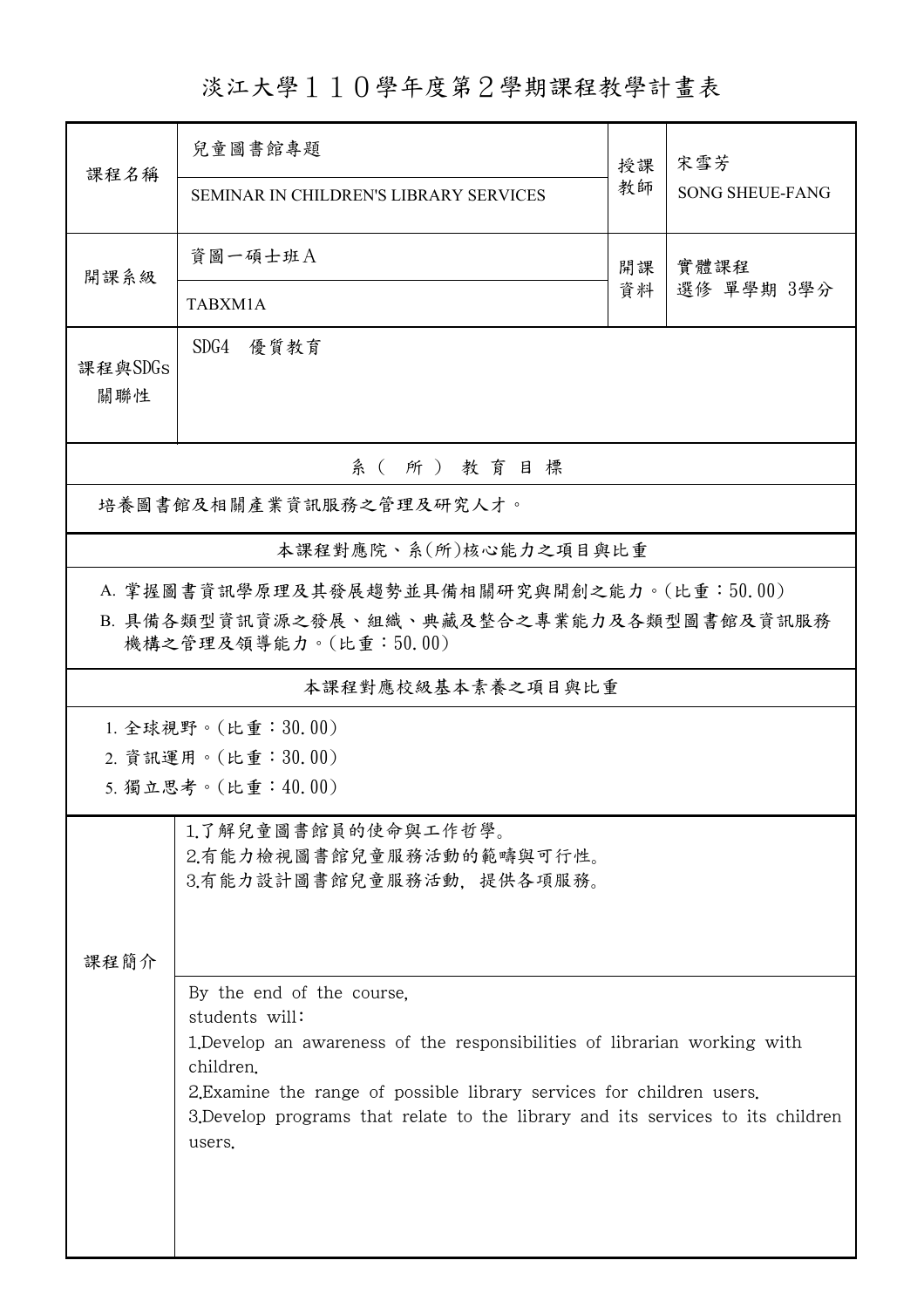## 本課程教學目標與認知、情意、技能目標之對應

將課程教學目標分別對應「認知(Cognitive)」、「情意(Affective)」與「技能(Psychomotor)」 的各目標類型。

一、認知(Cognitive):著重在該科目的事實、概念、程序、後設認知等各類知識之學習。

二、情意(Affective):著重在該科目的興趣、倫理、態度、信念、價值觀等之學習。

三、技能(Psychomotor):著重在該科目的肢體動作或技術操作之學習。

| 序<br>號         | 教學目標(中文)                                                                                |                                                                                            |                                                                                 | 教學目標(英文)                                                                                                                                                                                                                                                                                                                                                                                                                                                                                                                |                                                 |  |
|----------------|-----------------------------------------------------------------------------------------|--------------------------------------------------------------------------------------------|---------------------------------------------------------------------------------|-------------------------------------------------------------------------------------------------------------------------------------------------------------------------------------------------------------------------------------------------------------------------------------------------------------------------------------------------------------------------------------------------------------------------------------------------------------------------------------------------------------------------|-------------------------------------------------|--|
| $\mathbf{1}$   | 關主題切入。                                                                                  | 本課程透過課程講授及討論方式探<br>索兒童圖書館經營的總體面貌。從<br>界定兒童及兒童圖書館、館藏政<br>策、圖書採購、資訊組織到兒童圖<br>書館硬體規劃、軟體活動設計等相 |                                                                                 | A seminar course designed to explore the role of the<br>children library, including children library services<br>and philosopher, literature-based cultural and<br>educational programs, summer reading programs,<br>outreach to schools, reference, readers'advisory, and<br>homework help. Part of young adults' service will<br>also be explored.                                                                                                                                                                    |                                                 |  |
| $\overline{2}$ | 1.了解兒童圖書館員的使命與工作<br>哲學。<br>2.有能力檢視圖書館兒童服務活動<br>的範疇與可行性。<br>3.有能力設計圖書館兒童服務活<br>動,提供各項服務。 |                                                                                            |                                                                                 | The aim of the course is to introduce students to<br>the theoretical and practical aspects of Children<br>Library management. The course will<br>deal with the role of Children Librarian. By the end<br>of the course, students will be able to:<br>1. Develop an awareness of the responsibilities of<br>librarian working with<br>children.<br>2. Examine the range of possible library services for<br>children users.<br>3. Develop programs that relate to the library and its<br>services to its children users. |                                                 |  |
|                | 教學目標之目標類型、核心能力、基本素養教學方法與評量方式                                                            |                                                                                            |                                                                                 |                                                                                                                                                                                                                                                                                                                                                                                                                                                                                                                         |                                                 |  |
| 序<br>號         | 目標類型                                                                                    | 院、系 $(\text{m})$<br>核心能力                                                                   | 校級<br>基本素養                                                                      | 教學方法                                                                                                                                                                                                                                                                                                                                                                                                                                                                                                                    | 評量方式                                            |  |
| 1              | 情意                                                                                      | AB                                                                                         | 125                                                                             | 講述、討論、發表、實作、體<br>驗                                                                                                                                                                                                                                                                                                                                                                                                                                                                                                      | 測驗、作業、討論(含<br>課堂、線上)、實<br>作、報告(含口頭、書<br>面)、活動參與 |  |
| 2              | 認知                                                                                      | AB                                                                                         | 125                                                                             | 講述、討論、發表、實作、體<br>驗、模擬                                                                                                                                                                                                                                                                                                                                                                                                                                                                                                   | 測驗、作業、討論(含<br>課堂、線上)、實<br>作、報告(含口頭、書<br>面)、活動參與 |  |
|                | 授課進度表                                                                                   |                                                                                            |                                                                                 |                                                                                                                                                                                                                                                                                                                                                                                                                                                                                                                         |                                                 |  |
| 週<br>次         | 日期起訖                                                                                    |                                                                                            |                                                                                 | 内 容 (Subject/Topics)                                                                                                                                                                                                                                                                                                                                                                                                                                                                                                    | 備註                                              |  |
| 1              | $111/02/21$ ~<br>111/02/25                                                              |                                                                                            | Library services for children and young people and<br>partnerships: an overview | Assignment                                                                                                                                                                                                                                                                                                                                                                                                                                                                                                              |                                                 |  |
| 2              | $111/02/28$ ~<br>111/03/04                                                              |                                                                                            | The library and the community                                                   | Chapter 1                                                                                                                                                                                                                                                                                                                                                                                                                                                                                                               |                                                 |  |
| 3              | $111/03/07$ ~<br>111/03/11                                                              | Contemporary Public Library Service to Children<br>Chartper2                               |                                                                                 |                                                                                                                                                                                                                                                                                                                                                                                                                                                                                                                         |                                                 |  |
| 4              | $111/03/14$ ~<br>111/03/18                                                              | Chapter 3<br>Warning Signs                                                                 |                                                                                 |                                                                                                                                                                                                                                                                                                                                                                                                                                                                                                                         |                                                 |  |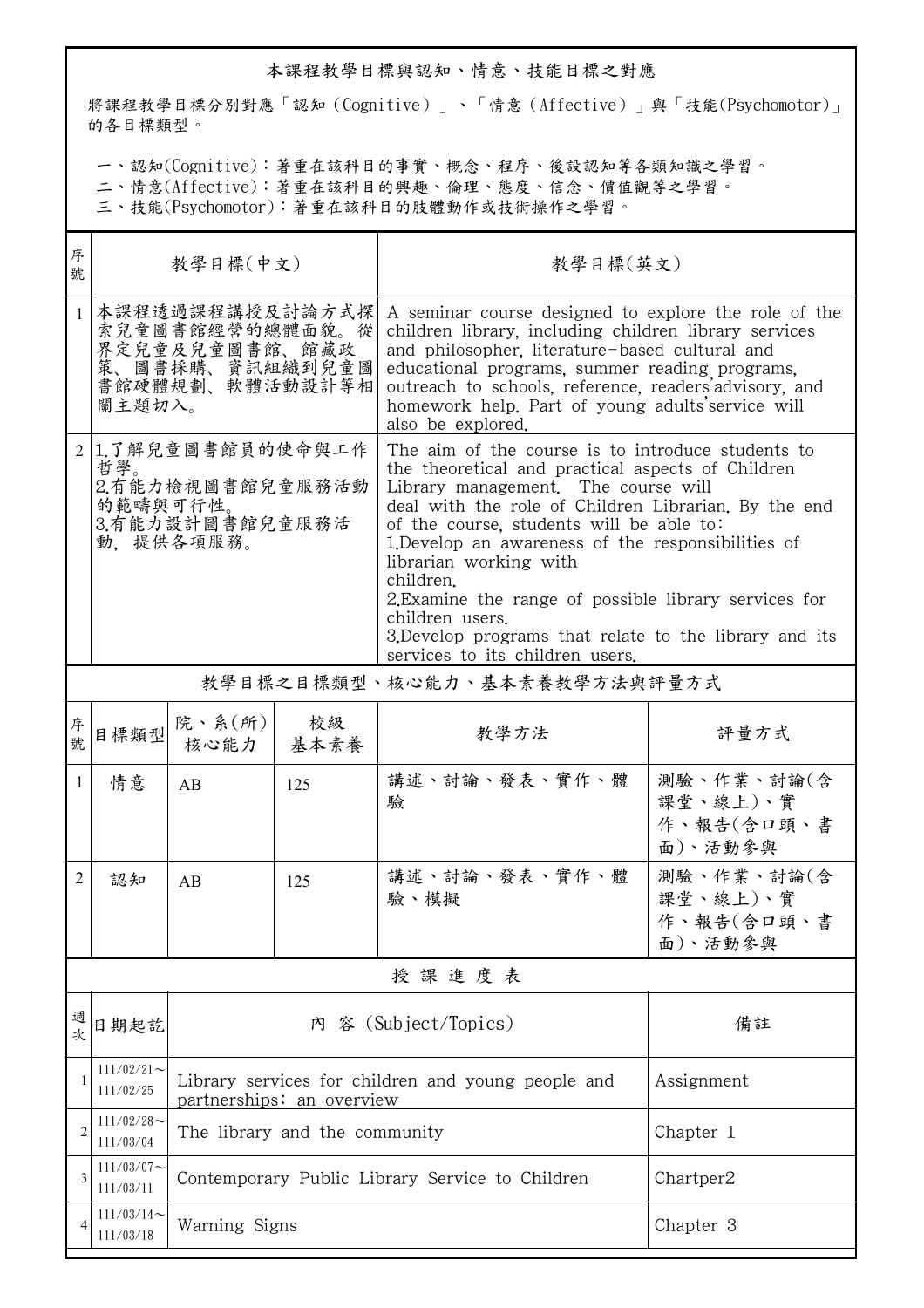| 5            | $111/03/21$ ~<br>111/03/25                                   | The changing shape of reading $-$ real world table<br>forum                                                                                                                                                                                                                                                                                                                                                | 圖書館上課         |  |  |  |
|--------------|--------------------------------------------------------------|------------------------------------------------------------------------------------------------------------------------------------------------------------------------------------------------------------------------------------------------------------------------------------------------------------------------------------------------------------------------------------------------------------|---------------|--|--|--|
| 6            | $111/03/28$ ~<br>The Changing Lives of Children<br>111/04/01 |                                                                                                                                                                                                                                                                                                                                                                                                            | Chapter 4     |  |  |  |
| 7            | $111/04/04$ ~<br>111/04/08                                   | Emerging Trends in Library Services to Children                                                                                                                                                                                                                                                                                                                                                            | Chapter 5     |  |  |  |
| 8            | $111/04/11$ ~<br>111/04/15                                   | Future Libraries in Library Services to Children                                                                                                                                                                                                                                                                                                                                                           | Chapter 6     |  |  |  |
| $\mathbf Q$  | $111/04/18$ ~<br>111/04/22                                   | Getting It Right                                                                                                                                                                                                                                                                                                                                                                                           | Chapter 7     |  |  |  |
| 10           | $111/04/25$ ~<br>111/04/29                                   | 期中考週                                                                                                                                                                                                                                                                                                                                                                                                       | Midterm paper |  |  |  |
| 11           | $111/05/02$ ~<br>111/05/06                                   | 參訪兒童圖書館/兒童主題圖書室                                                                                                                                                                                                                                                                                                                                                                                            | Chapter 8     |  |  |  |
| 12           | $111/05/09$ ~<br>111/05/13                                   | Connecting and engaging with children and young<br>people                                                                                                                                                                                                                                                                                                                                                  | Chapter 9     |  |  |  |
| 13           | $111/05/16$ ~<br>111/05/20                                   | Case study, partnerships and library outreach in<br>the National Year of reading                                                                                                                                                                                                                                                                                                                           | Chapter 10    |  |  |  |
| 14           | $111/05/23$ ~<br>111/05/27                                   | Library space and place transformation                                                                                                                                                                                                                                                                                                                                                                     | Chapter 11    |  |  |  |
| 15           | $111/05/30$ ~<br>Making space for reading<br>111/06/03       |                                                                                                                                                                                                                                                                                                                                                                                                            | Chapter 12    |  |  |  |
| 16           | $111/06/06$ ~<br>111/06/10                                   | Case study. Imagine, explore, discovery                                                                                                                                                                                                                                                                                                                                                                    | Chapter 13    |  |  |  |
| 17           | $111/06/13$ ~<br>111/06/17                                   | The importance of service evaluation in libraries for<br>children                                                                                                                                                                                                                                                                                                                                          | Chapter 14,15 |  |  |  |
| 18           | $111/06/20$ ~<br>111/06/24                                   | 期末考週<br>Issues discussion The changing shape<br>of reading - the COVID 19 challenge                                                                                                                                                                                                                                                                                                                        |               |  |  |  |
| 修課應<br>注意事項  |                                                              | 約有 12 小測驗或小報告                                                                                                                                                                                                                                                                                                                                                                                              |               |  |  |  |
| 教學設備         |                                                              | 電腦、投影機                                                                                                                                                                                                                                                                                                                                                                                                     |               |  |  |  |
| 教科書與<br>教材   |                                                              | Library services for children and young people: challenges and opportunities<br>in the digital age/ ed. by Carolynn Rankin 2012 Z718.1<br>Young activists and the public library: facilitating democracy / Virginia A.<br>Walter. Z716.4 W345 2020                                                                                                                                                         |               |  |  |  |
| 參考文獻         |                                                              | I will judge you by your bookshelf Snider, Grant, author, illustrator, 2020<br>The ABC of It: why children's books matter Marcus, Leonard S., $1950 -$<br>author.; Von Drasek, Lisa, author of foreword. 2019<br>Walter, V. A. (2014). Who will serve the children? recruiting and educating<br>future children' librarians. IFLA Journal, 40(1), 24-29.<br>doi:http://dx.doi.org/10.1177/0340035214522110 |               |  |  |  |
| 批改作業<br>篇數   |                                                              | 10 篇 (本欄位僅適用於所授課程需批改作業之課程教師填寫)                                                                                                                                                                                                                                                                                                                                                                             |               |  |  |  |
| 學期成績<br>計算方式 |                                                              | ◆出席率: 10.0 % ◆平時評量:30.0 % ◆期中評量:30.0 %<br>◆期末評量:30.0 %<br>◆其他〈 〉:<br>$\%$                                                                                                                                                                                                                                                                                                                                  |               |  |  |  |